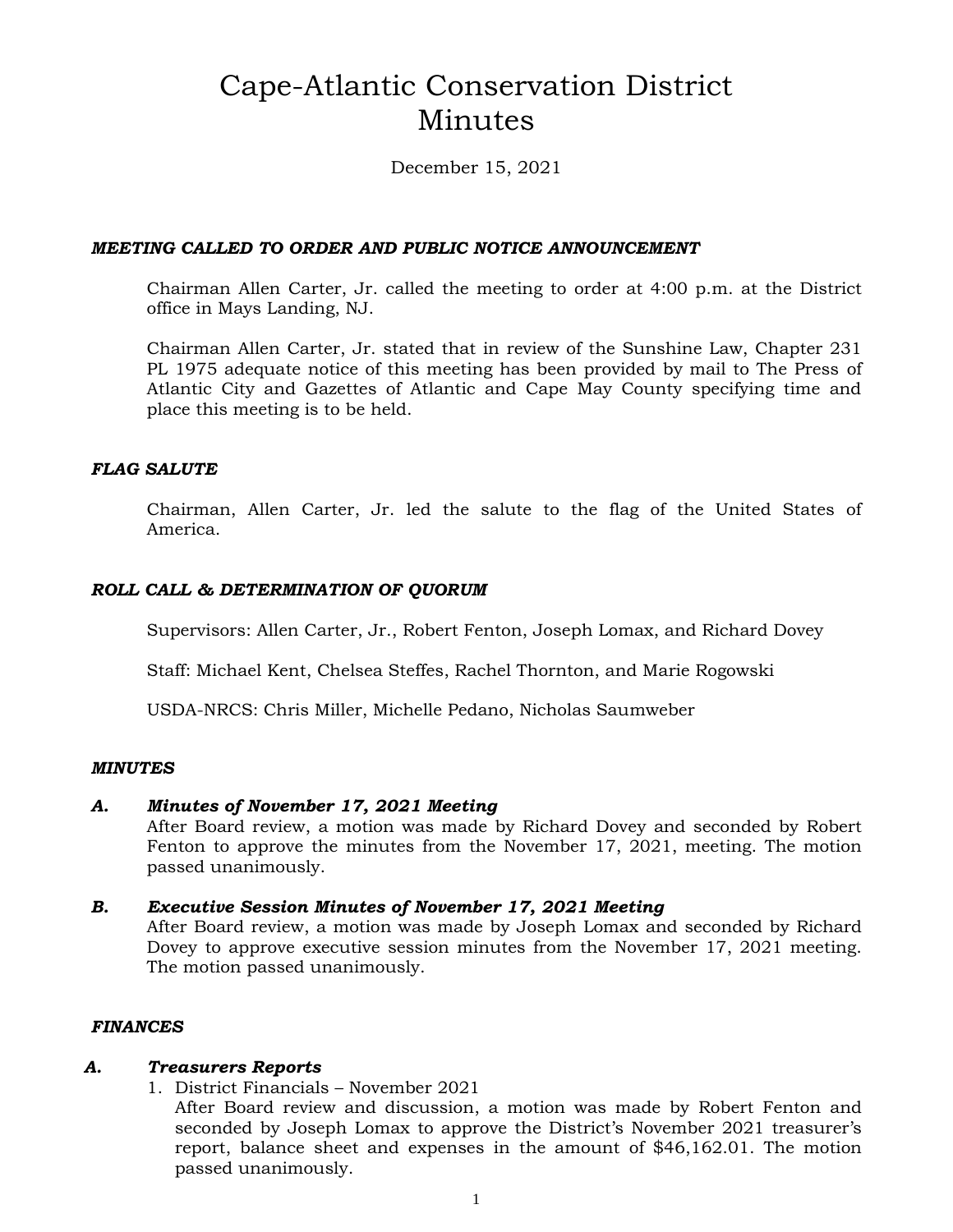2. PMC Financials – November 2021

After review of the PMC monthly expense report for November 2021, a motion was made by Richard Dovey and seconded by Joseph Lomax to approve treasurer's report, balance sheet and account balance of \$12,548.40. The motion passed unanimously.

### *NEW BUSINESS*

### *A. Soil Erosion and Sediment Control Plans*

### *1. November 2021 Certifications*

A motion was made by Joseph Lomax and seconded by Robert Fenton approving all Plan Certifications listed on the November 2021 Application Report. The motion passed unanimously.

### *2. November 2021 Re-certifications*

A motion was made by Richard Dovey and seconded by Robert Fenton approving application listed on the November 2021 Re-Certification Application Report. Joseph Lomax recused. The motion passed.

### *B. Farmland Program*

### *1. Conservation Agreement*

After board discussion a motion was made by Joseph Lomax and seconded by Robert Fenton to approve the following Conservation Agreement:

a. Jersey Pearl Oyster Farm, LLC

The motion passed unanimously.

### *C. Board Reorganization*

After Board discussion, a motion was made by Joseph Lomax and seconded by Richard Dovey to maintain board appointed positions as they currently stand. The motion passed unanimously.

### *D. Cyber Insurance*

Michael Kent updated the Board on renewal of the District's cyber insurance policy. There was Board consensus to renew policy as billed and payment adjustment will be made at end of fiscal year.

### *CORRESPONDENCE*

# *A. New Jersey Agricultural Convention & Trade Show*

After discussion a motion was made by Richard Dovey and seconded by Joseph Lomax to authorize staff to attend convention and trade show if pertinent, once agenda has been announced. The motion passed unanimously.

# *OLD BUSINESS*

# *A. Education*

# Chelsea Steffes

-Working on making connections in the community. The District has been in contact with Linda Horner, Cape May County 4-H Foundation. Looking to set up meeting in the new year.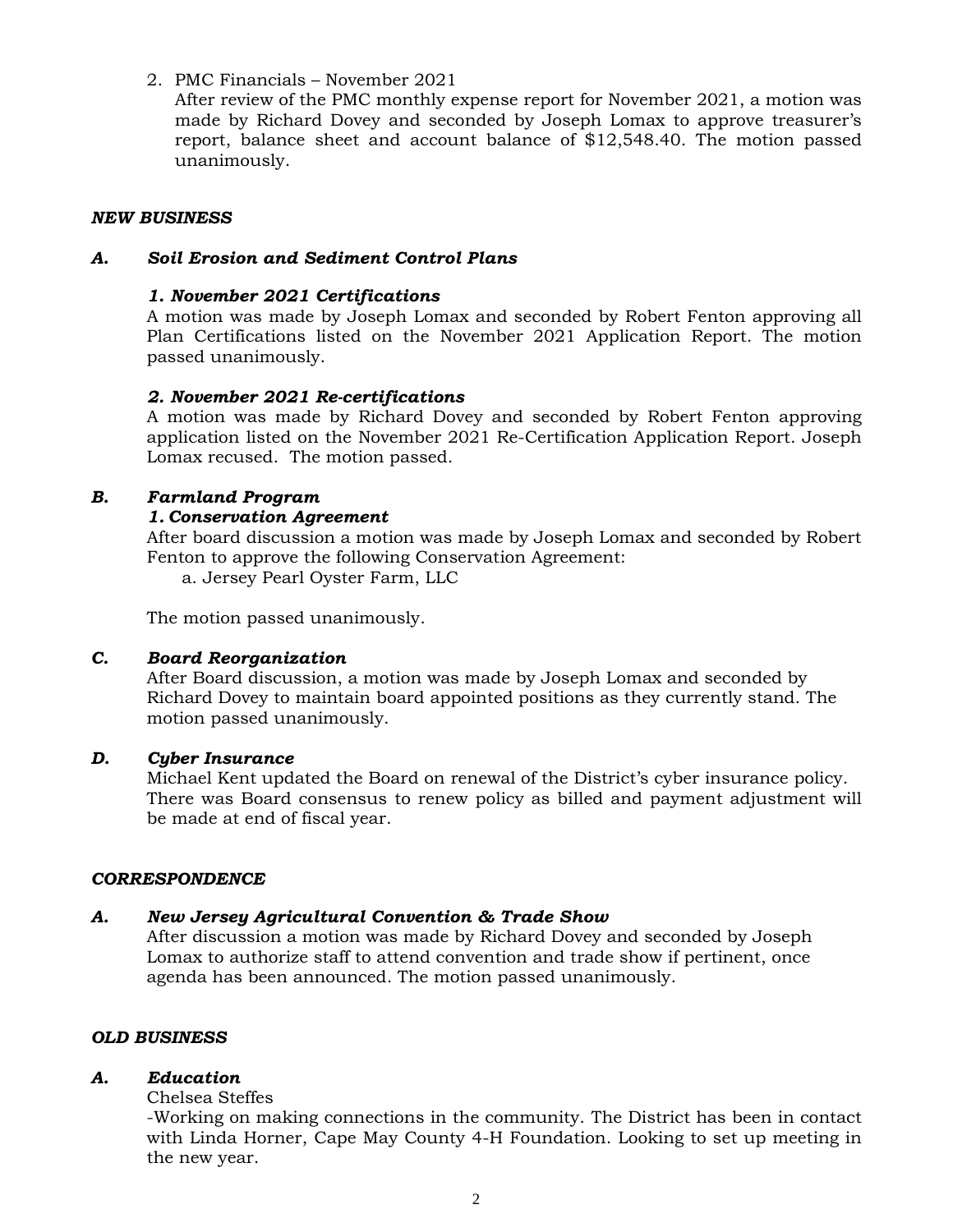-Attended virtual meeting along with Michael Kent, Cormac Morrissey and Ron Schmid, Absegami High School science teacher to discuss the school's agricultural programs and how the District and Coastal Resources Conservancy Inc. (CRCI) can work together in the future. A second meeting is scheduled for January 11, 2022.

### *B. Grants*

Michael Kent

-Plant Materials Center (PMC) seasonal employee grant is closed. There was no extension available.

-Update on grants being filled by Zachary Nixon and Ashley Hines.

-Update from conservation with Evan Madlinger, State Resource Conservationist.

-Will set up a meeting in the new year with local, state, and federal organizations to discuss programs and possible partnerships.

Nicholas Saumweber

-Discussed urban agricultural, Regional Conservation Planning Partnership (RCPP) program and updated fee structure.

### *COMMENTS*

### *A. Staff*

### *Rachel Thornton*

-Remaining busy with plan review, site inspections.

-Continuing to update the District's and CRCI Facebook pages.

### *Chelsea Steffes*

-Thanked the Board for the recommendation to attend National Association of Conservation Districts (NACD) Annual Conference in February. Applied for and was awarded a grant that will cover airfare, hotel, and registration expenses.

### *Michael Kent*

-Update on Frank Minch's promotion.

-Update on 251 activities throughout the District.

-As part of the NACD grant, Chelsea Steffes is required to create a poster that will be displayed at the conference in February.

### *B. Supervisors*

### *Richard Dovey*

-ACUA staffing shortage update. -Commented on upcoming meetings.

### *Robert Fenton*

-Busy attending meetings.

### *Joseph Lomax*

-Update on NACD meetings and work being completed by the various committees. -State Committee meeting update.

### *Allen Carter, Jr.*

-Thanked the staff for all their hard work this year.

-Suggested any supervisors with information regarding the NACD conference, forward that information to Chelsea Steffes for review.